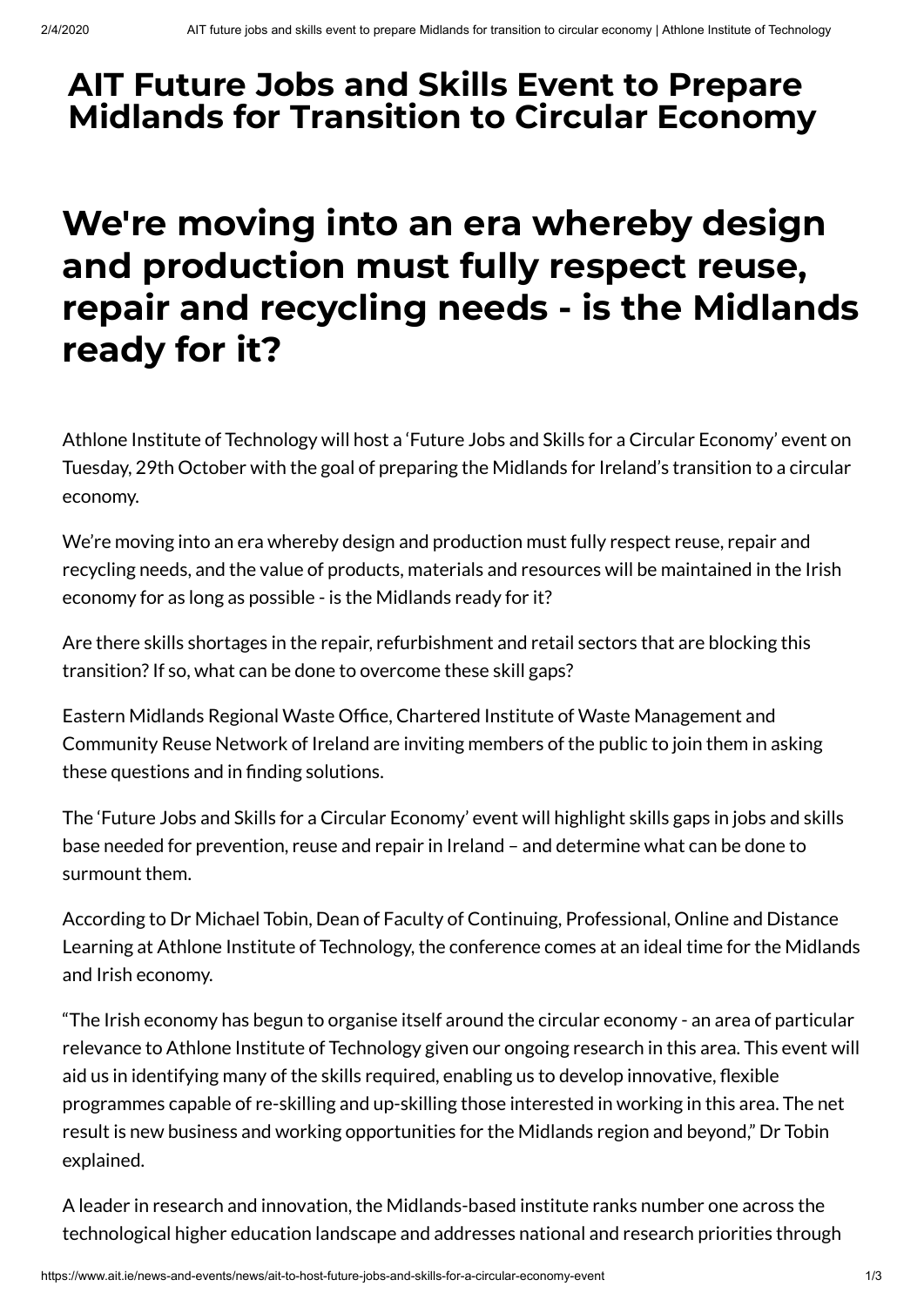impactful knowledge creation and transfer.

Athlone Institute of Technology has made meaningful strides in plastics recycling research and development. It is currently spearheading a €5 million H2020 research project - Bio Innovation of a Circular Economy for Plastics (BioICEP).

Led by Dr Margaret Brennan Fournet, a lead researcher in Athlone Institute of Technology's Materials research institute and part-time lecturer in the faculty of Engineering and Informatics, the pan European-Chinese collaboration was formed to reduce the burden of plastic waste in the environment and involves 12 partners from eight countries.

The countries have been selected to represent different mixed plastic pollution environments, with specific partners selected which have the expertise and facilities to carry out the necessary technical innovations. A number of innovative booster technologies are at the core of this solution accentuating, expediting, and augmenting mixed plastics degradation to levels far in excess of those current achievable.

"The Future Jobs and Skills meeting will provide a platform for people to discuss current and future skills gaps that exist in reuse/repair as we transition to the circular economy, while also talking about education and training supports that are available to address these skills needs," John Costello, Midlands Regional Skills Manager, added.

The event is open to the public and will run from 9.30am to 1.30pm. It is sponsored by the Eastern Midlands Regional Waste Office, Chartered Institute of Waste Management and Community Reuse Network of Ireland. For more information and to register, please click here [\(https://www.eventbrite.ie/e/future-jobs-and-skills-for-a-circular-economy-tickets-](https://www.eventbrite.ie/e/future-jobs-and-skills-for-a-circular-economy-tickets-70933230201)70933230201).

**An educational powerhouse dened by a commitmentto academic excellence, Athlone Institute of Technology has enjoyed considerable successes in the academic arena, most notably being named one of U-Multirank's 'Top 25 Performing Universities' in the world for interdisciplinary research the second consecutive year. Further solidifying its reputational prowess,the institute continues to enjoy the highest ranking nationally in the Irish Survey of Student Engagement – 69% versus 29% national average. These accolades build upon the institute's success in winning the Sunday Times Good University Guide 'Institute of Technology ofthe Year' award in 2018 and Runner Up award in 2017.**

## Share This News Story